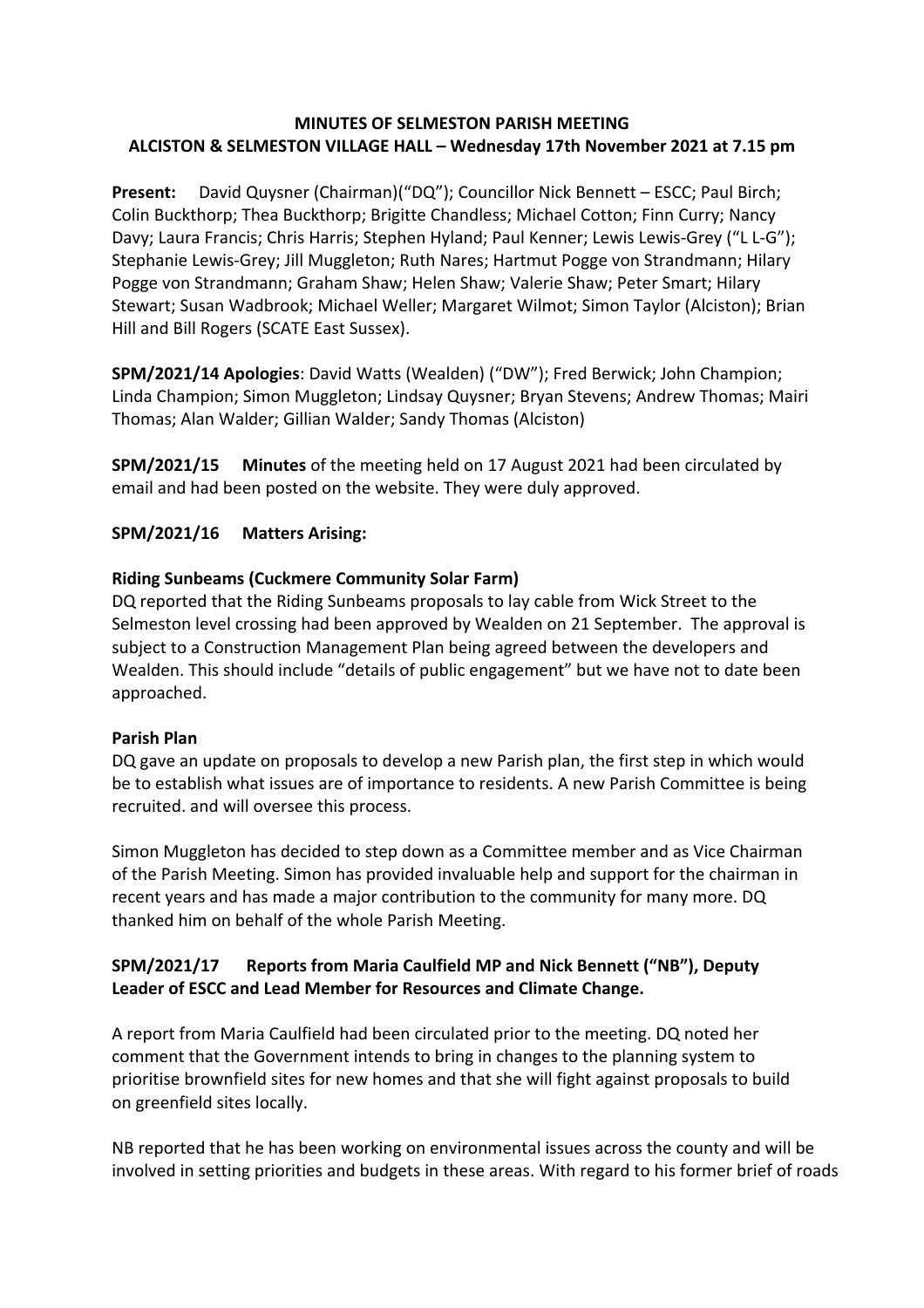and transport, he was pleased to report that an additional £5m had been allocated to road improvements. Potholes were a widespread problem and any more than 40mm deep should be reported to ESCC.

In response to questions, the whole subject of the A27 was opened up. NB commented that, as we knew, the possibility of a new dual carriageway was still under consideration by National Highways as part of the RIS3 pipeline. He said that he was not in favour of the idea of an off-line road but confirmed that ESCC would support such a proposal if it were put forward as a preferred option by National Highways.

# **SPM/2021/18 A27 and Traffic Issues**

**i.** A27 Lewes to Polegate: letters from National Highways ("NH")

Most of the people present at the meeting had received letters from NH requesting access to their land for an environmental survey relating to work on a possible "A27 Improvement Scheme". Letters had also been sent to Ripe, Arlington and other villages to the north of the road. The tone of the letters was insensitive and had caused unnecessary alarm and concern. DQ had written to Tom Rankin at NH and received an anodyne reply to the effect that there are currently no specific proposals and that we will be duly consulted if matters progress.

NB noted the concerns which had been raised by the letters. He commented that people were free to withhold permission to access their property but that, ultimately, this could be enforced.

Representatives of SCATE East Sussex outlined their objections to any "off-line" route proposals for the A27. A number of attendees also questioned the concept of any significant expansion of the capacity of the A27 in the light of the recent COP 26 meeting.

DQ encouraged residents to look at the SCATE website and consider joining their email list.

# **ii.** Other traffic issues.

Simon Muggleton has been looking into the possibility of 'gateway' signage at the entrance to the Village, to help manage traffic speeds. This will be discussed further in the context of the Parish Plan.

DQ and Graham Shaw will be attending the ESALC Annual Conference (by Zoom), where one of the topics is the possible introduction of 20mph speed limits for residential streets.

### **SPM/2021/19 Status reports**

### **SPM/2021/19.1 Planning Committee**

### **i. Glamping**

Finn Curry reported that he and other neighbours affected by noise from glamping at Stonery Farm over the summer had not so far succeeded in establishing a dialogue with the organisers. The consensus was that a face to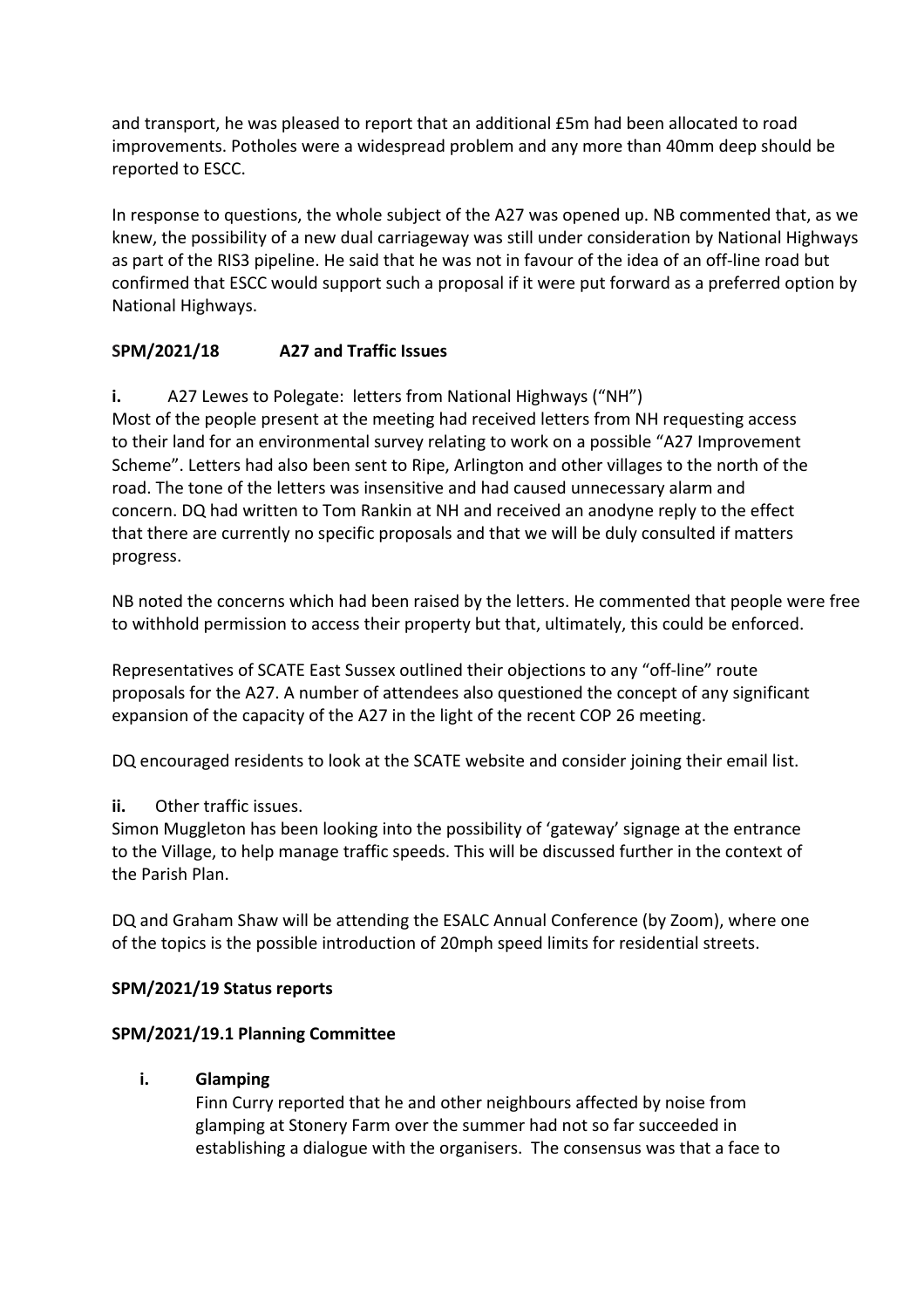face conversation would be the best way of addressing the concerns in the first instance.

# **ii. Garage Canopy Planning Appeal**

Raina Brody and Margaret Wilmot had attended a Planning Appeal held on 8th November and had been able to convey some of the concerns of residents. DQ and Margaret had subsequently visited the garage with the Planning Inspector. It is expected that a decision from the Inspector will not be available for several weeks.

# **SPM/2021/19.2 Village Hall**

MW gave an update on the Village Hall. Work is planned to allow for the parking of 30 cars in the field. The management committee is hoping to get earlier notification of the schedule of cricket fixtures, which would help the planning of wedding and other function bookings. The Christmas supper is scheduled for 18th December. Details will be shared with residents shortly.

### **SPM/2021/19.3 Footpaths and Bridleways**

**i.** Footpath warden

Andrew Thomas has taken over as footpath warden. He has already done some excellent work, with help from Simon Muggleton and ESCC, to clear the principal footpaths and bridleways.

### **ii.** Dog Walking

DQ had been asked by Keith Winter to mention a noticeable increase in the number of people walking their dogs around his fields. Many dog-walkers are not local residents but it should be noted that there is no public right of way on his property other than the public footpath and bridleway between Selmeston and Berwick.

### **PM/2021/19.4 Tree Warden**

We do not currently have a tree warden. A volunteer would be welcomed

# **SPM/2021/20 Treasurer's report**

# **SPM/2021/20.1 Budget for year to 31 March 2022**

L L-G tabled a schedule showing year-to-date income and expenditure, the budget and forecast for 2021/22 and a budget for 2022/23.

### **SPM 2021/20.2 Current status**

The bank balance at 5 November 2021 was £1,263 and was forecast to be at a similar level at the end of the financial year on 31 March 2022.